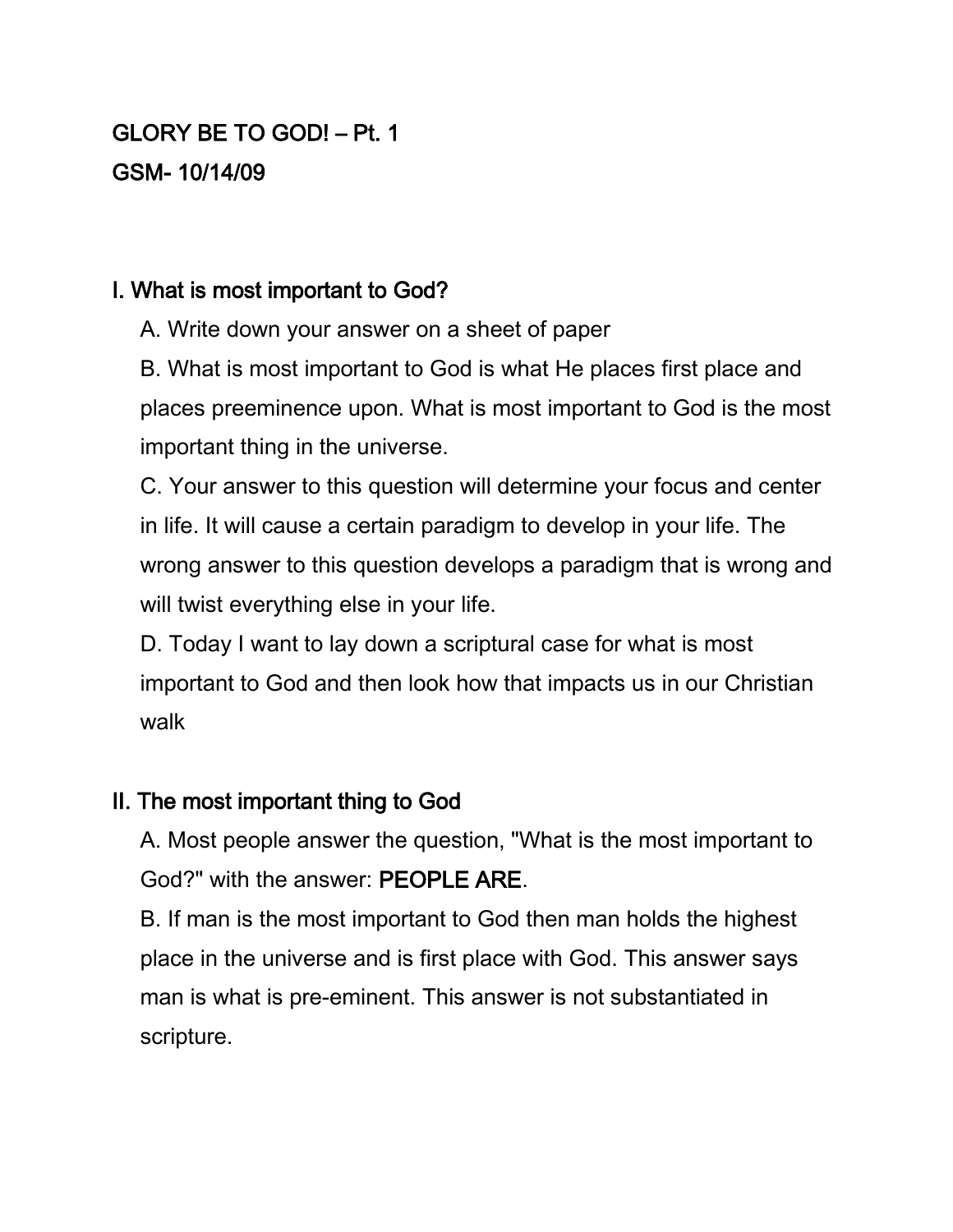C. Man is VERY important to God, but man is not the most important to God. If we believe people are most important to God then we get a man centered paradigm.

D. What then is most important to God? It is God's name or His glory! If we believe God's name and glory are most important then we will have a God centered paradigm.

E. Let's look at the scriptural case for this answer to the question, "What is most important to God?"

## III. The name and glory of God is most important to God

A. God saved Israel for His name's sake and not primarily for them Psa 106:8 Nevertheless He saved them for His name's sake, That He might make His mighty power known.

# B. God did not cast away sinful Israel for His name's sake and not for them

- 1Sa 12:22 For the Lord will not forsake His people, for His great name's sake, because it has pleased the Lord to make you His people.
- **Isa 48:9 "For My name's sake I will defer My anger, And for My** praise I will restrain it from you, So that I do not cut you off.
- Isa 48:10 Behold, I have refined you, but not as silver; I have tested you in the furnace of affliction.
- **Isa 48:11 For My own sake, for My own sake, I will do it; For how** should My name be profaned? And I will not give My glory to another.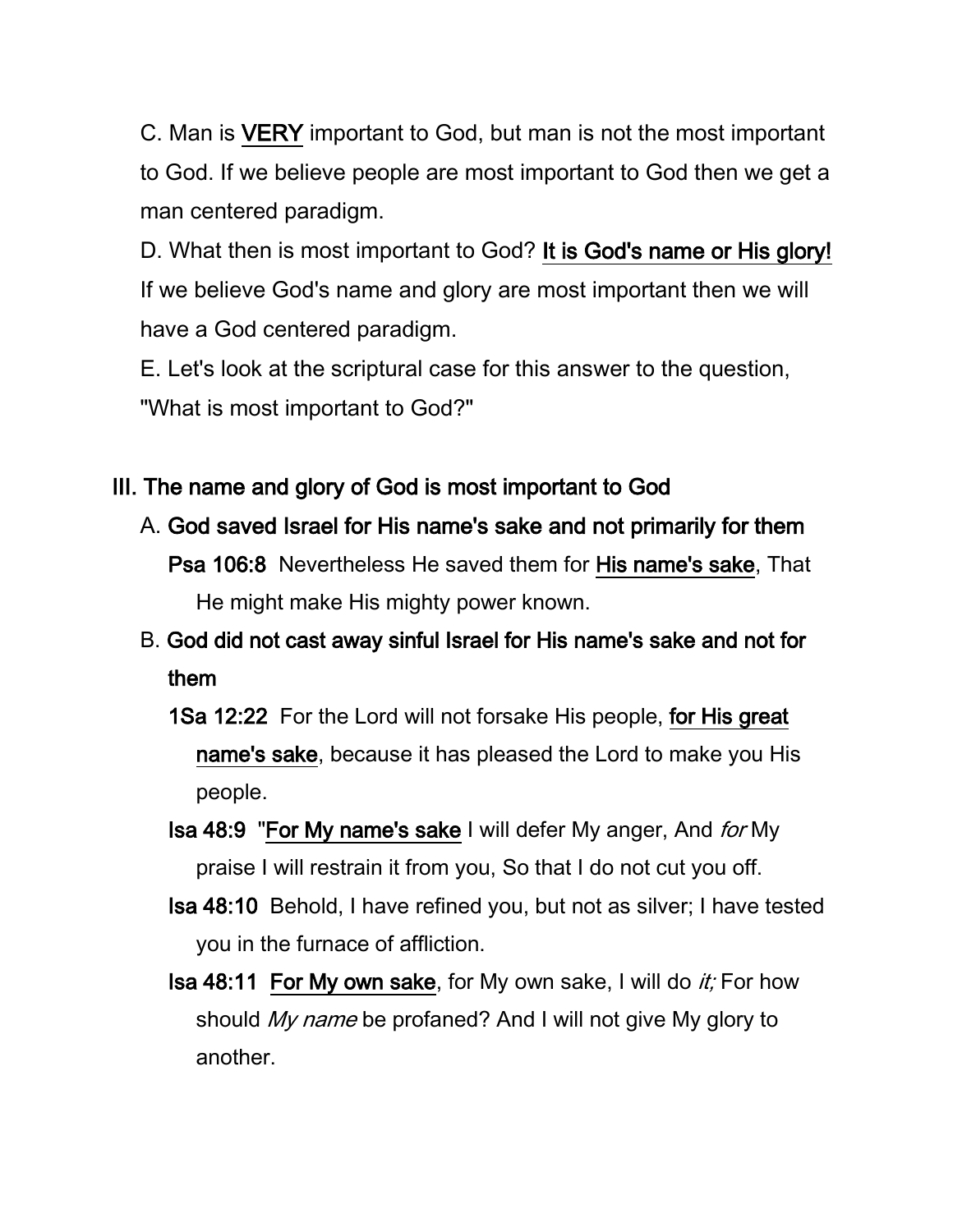- Eze 20:8 But they rebelled against Me and would not obey Me. They did not all cast away the abominations which were before their eyes, nor did they forsake the idols of Egypt. Then I said, 'I will pour out My fury on them and fulfill My anger against them in the midst of the land of Egypt.'
- Eze 20:9 But I acted for My name's sake, that it should not be profaned before the Gentiles among whom they were, in whose sight I had made Myself known to them, to bring them out of the land of Egypt.
- Eze 20:22 Nevertheless I withdrew My hand and acted for My name's sake, that it should not be profaned in the sight of the Gentiles, in whose sight I had brought them out.
- Eze 20:44 Then you shall know that I am the Lord, when I have dealt with you for My name's sake, not according to your wicked ways nor according to your corrupt doings, O house of Israel," says the Lord God.' "
- C. God promises the New Covenant for His name's sake and not primarily for us
	- Eze 36:22 "Therefore say to the house of Israel, 'Thus says the Lord God: "I do not do *this* for your sake, O house of Israel, but for My holy name's sake, which you have profaned among the nations wherever you went.
	- Eze 36:23 And I will sanctify My great name, which has been profaned among the nations, which you have profaned in their midst; and the nations shall know that I am the Lord," says the Lord God, "when I am hallowed in you before their eyes.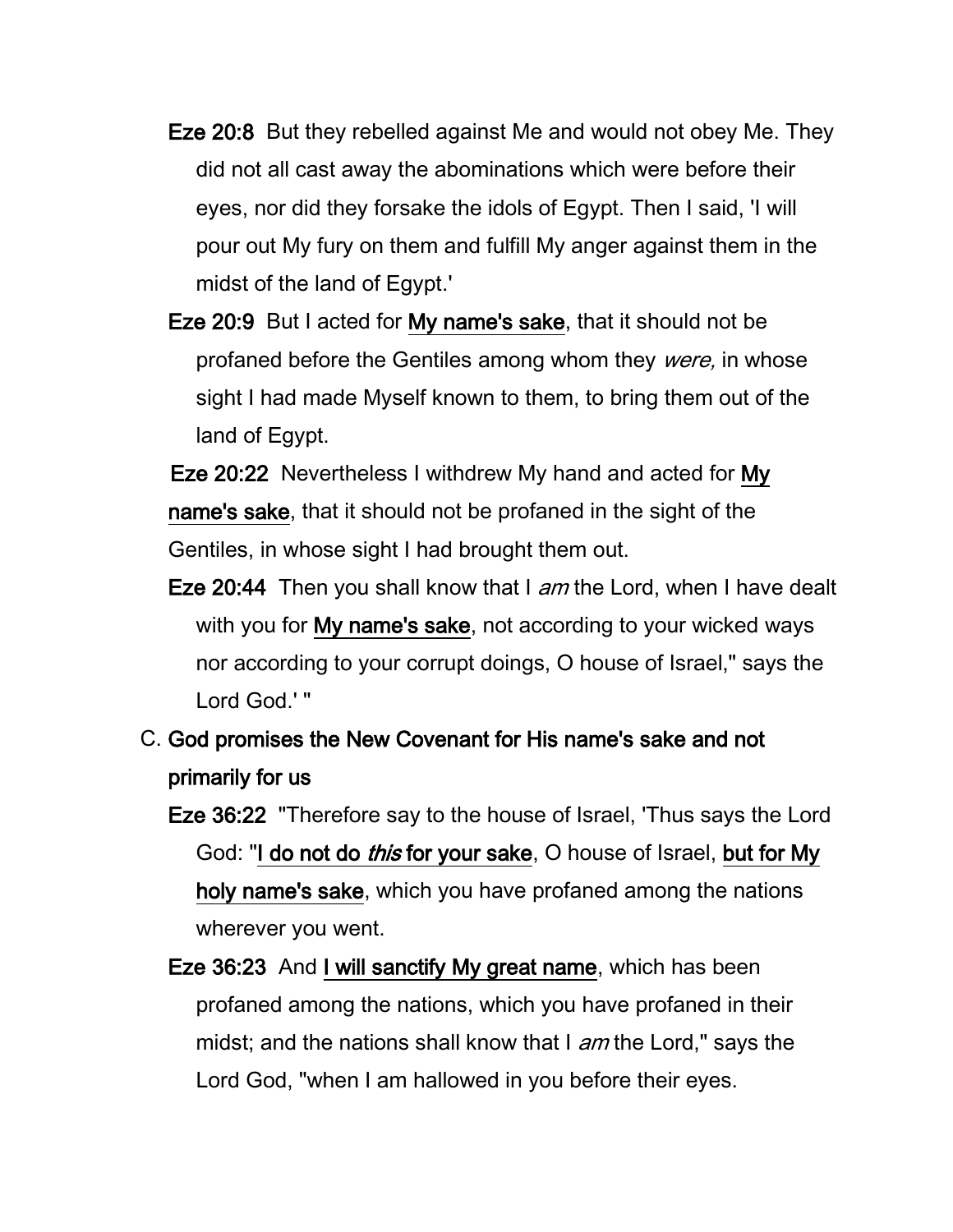- Eze 36:24 For I will take you from among the nations, gather you out of all countries, and bring you into your own land.
- Eze 36:25 Then I will sprinkle clean water on you, and you shall be clean; I will cleanse you from all your filthiness and from all your idols.
- Eze 36:26 I will give you a new heart and put a new spirit within you; I will take the heart of stone out of your flesh and give you a heart of flesh.
- Eze 36:27 I will put My Spirit within you and cause you to walk in My statutes, and you will keep My judgments and do *them.*
- D. God leads and guides us for His name's sake and not primarily for us Psa 23:3 He restores my soul; He leads me in the paths of righteousness For His name's sake.
	- Psa 31:3 For You are my rock and my fortress; Therefore, for Your name's sake, Lead me and guide me.
- E. God forgives sin for His name's sake, and not primarily for us Psa 25:11 For Your name's sake, O Lord, Pardon my iniquity, for it is great.
	- Psa 79:9 Help us, O God of our salvation, For the glory of Your name; And deliver us, and provide atonement for our sins, For Your name's sake!
	- Dan 9:19 O Lord, hear! O Lord, forgive! O Lord, listen and act! Do not delay for Your own sake, my God, for Your city and Your people are called by Your name."
	- 1Jn 2:12 I write to you, little children, Because your sins are forgiven you for His name's sake.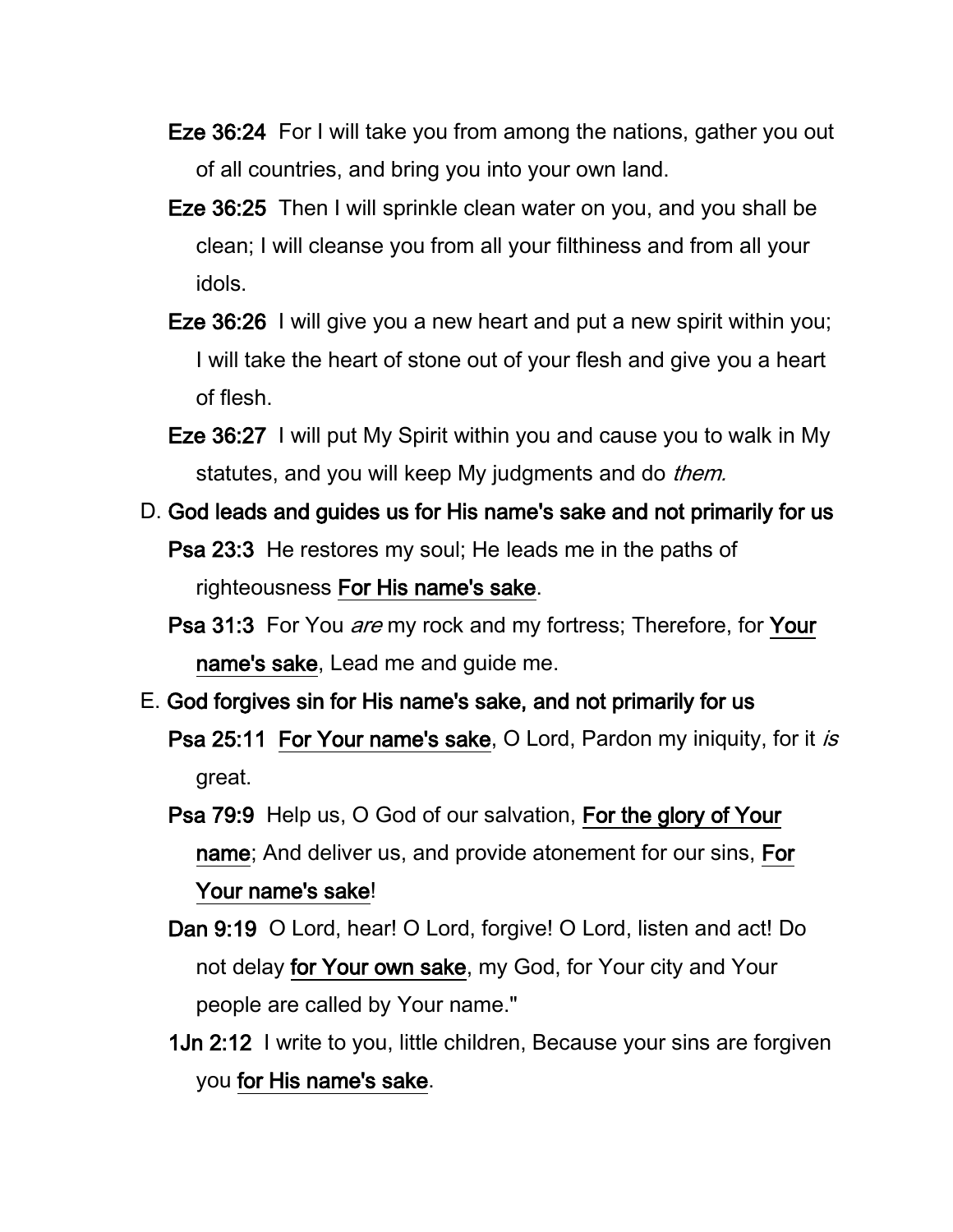- F. God's primary reason for saving us in the New Testament is not for us, but for the praise of His glory. Mentioned three times for the glory of the Triune God!
	- Eph 1:5 having predestined us to adoption as sons by Jesus Christ to Himself, according to the good pleasure of His will,
	- Eph 1:6 to the praise of the glory of His grace, by which He made us accepted in the Beloved.
	- Eph 1:12 that we who first trusted in Christ should be to the praise of His glory.
	- Eph 1:13 In Him you also *trusted*, after you heard the word of truth, the gospel of your salvation; in whom also, having believed, you were sealed with the Holy Spirit of promise,
	- Eph 1:14 who is the guarantee of our inheritance until the redemption of the purchased possession, to the praise of His glory.
- H. Jesus taught His disciples to pray and what is mentioned first in the prayer is what is most important to God.

Mat 6:9 In this manner, therefore, pray: Our Father in heaven,

Hallowed be Your name.

I. We receive answered prayer for His name's sake and not our own! God answers prayer for His glory!

Joh 14:13 And whatever you ask in My name, that I will do, that the Father may be glorified in the Son.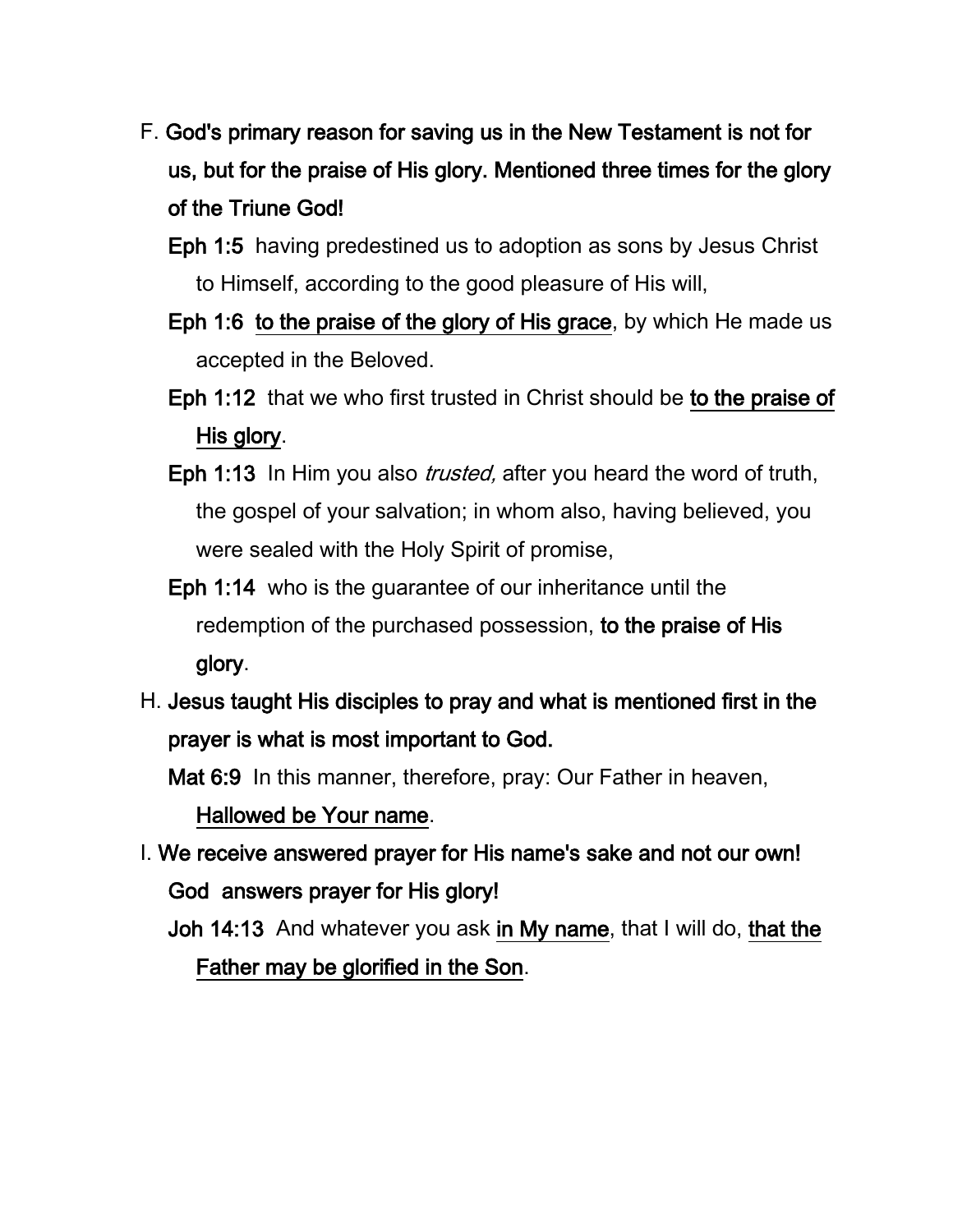## IV. The Riches of His Glory

- A. God's name contains His glory
	- Psa 115:1 Not unto us, O Lord, not unto us, But to Your name give glory, Because of Your mercy, Because of Your truth.
- B. God has exalted His Word above His name because your name is only as good as your word. He exalted His word to establish His name and glory.
	- Psa 138:2 I will worship toward Your holy temple, And praise Your name For Your lovingkindness and Your truth; For You have magnified Your word above all Your name.
- C. God watches over and is careful to maintain his name and glory because God ministers out of and from His glory. God reveals and showers His goodess upon his creation out of His glory, so that is why His glory must be first in importance.

 Eph 3:16 that He would grant you, according to the riches of His glory, to be strengthened with might through His Spirit in the inner man,

 Eph 1:18 the eyes of your understanding being enlightened; that you may know what is the hope of His calling, what are the riches of the glory of His inheritance in the saints,

 Php 4:19 And my God shall supply all your need according to His riches in glory by Christ Jesus.

- D. We are called to God's glory and His glory will provide for us throughout eternity
	- 2Th 2:14 to which He called you by our gospel, for the obtaining of the glory of our Lord Jesus Christ.